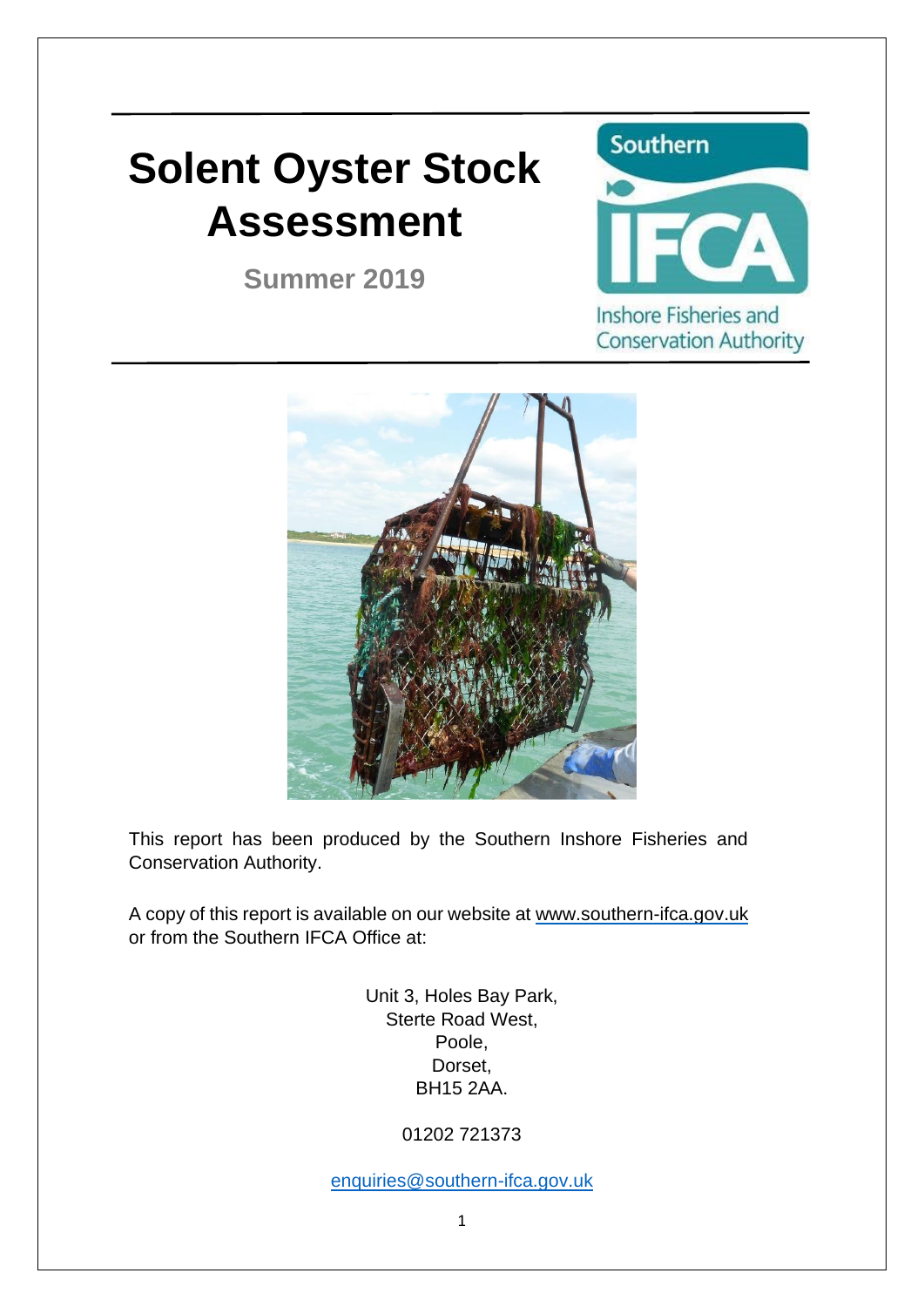# Contents

| $\mathbf{1}$ . |      |  |  |  |  |  |  |  |
|----------------|------|--|--|--|--|--|--|--|
|                |      |  |  |  |  |  |  |  |
|                |      |  |  |  |  |  |  |  |
|                |      |  |  |  |  |  |  |  |
| 2.             |      |  |  |  |  |  |  |  |
|                | 2.1. |  |  |  |  |  |  |  |
|                | 2.2. |  |  |  |  |  |  |  |
|                | 2.3. |  |  |  |  |  |  |  |
| 3.             |      |  |  |  |  |  |  |  |
|                | 3.1. |  |  |  |  |  |  |  |
|                | 3.2. |  |  |  |  |  |  |  |
|                | 3.3. |  |  |  |  |  |  |  |
|                | 3.4. |  |  |  |  |  |  |  |
|                | 3.5. |  |  |  |  |  |  |  |
|                | 3.6. |  |  |  |  |  |  |  |
|                | 3.7. |  |  |  |  |  |  |  |
| 4.             |      |  |  |  |  |  |  |  |
| 5.             |      |  |  |  |  |  |  |  |
| 6.             |      |  |  |  |  |  |  |  |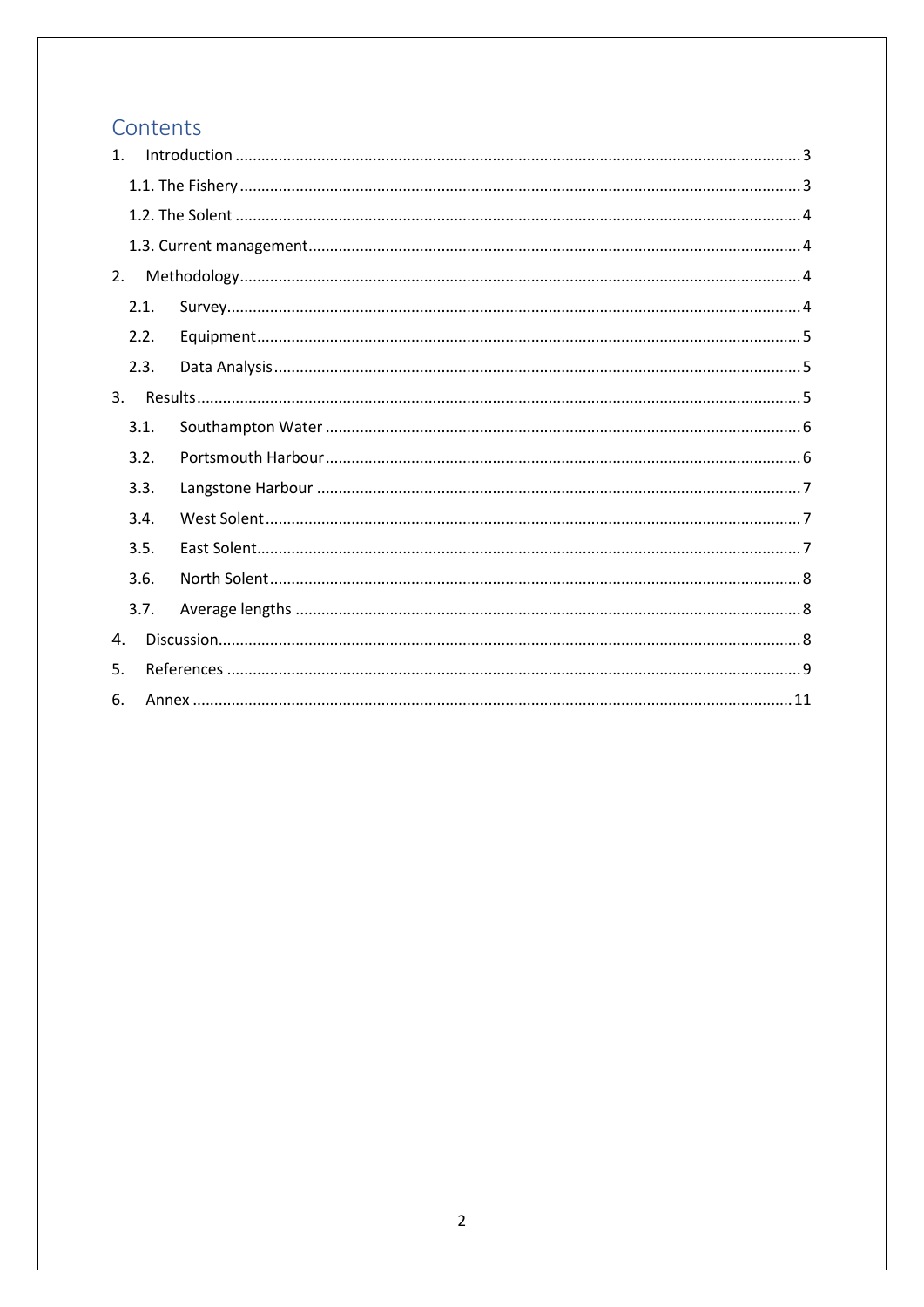# <span id="page-2-0"></span>1. Introduction

The following report assesses the distribution and abundance of the native oyster over time to evaluate their population health and stability in SIFCA's district, investigating the sustainability of local oyster dredge fisheries too. In 2019, the oyster surveys were performed in the North Solent, West Solent, Central Solent, Southampton Water, Portsmouth Harbour and Langstone Harbour during July-August 2019. The data collected in the survey will contribute to an ongoing time series, developing our knowledge of the population dynamics seen in the local native oyster, therefore allowing for the development of local management strategies that aim to encourage the populations recovery and allow for a sustainable fishery.

## <span id="page-2-1"></span>1.1. The Fishery

30 years ago, the Solent used to be the largest native oyster fishery in Europe; however, the fishery collapsed in 2007 and was temporarily closed in 2013. Now, the Solent oyster fishery is closed annually between March 1st and October 31st due to the Oyster Closed Season Byelaw, that ensures the protection and recovery of important seabed features. Further measures include a Minimum Landing Size of 70mm which protects the smaller individuals within the population, therefore preventing a complete collapse of the fishery and permanent closed areas covered by the Bottom Towed Fishing Gear Byelaw 2016, introduced to protect important habitats such as seagrass beds, saltmarsh and low energy estuarine habitats.

The oyster fishery is dominated by smaller fishing vessels that utilise a ladder dredge towed by the stern. The front blade of the dredge can be no longer than 1.5m (Oyster dredges byelaw), restricting catch per unit effort and ensuring the stability of the fishery.

Even though the survey covers the majority of the Solent, very few oyster beds are open to the traditional oyster fishery annually. Management over the past five seasons has implemented spatiotemporal limitations on the oyster fishery within Portsmouth and Langstone harbour, closing the majority of the beds with some exceptions depending on the year (Portsmouth, Langstone and Ryde Middle).



**Figure 1.1-** An image displaying the right valve of a native oyster dredged on the survey.



**Figure 1.2-** A map of the Solent with areas surveyed highlighted in yellow.

3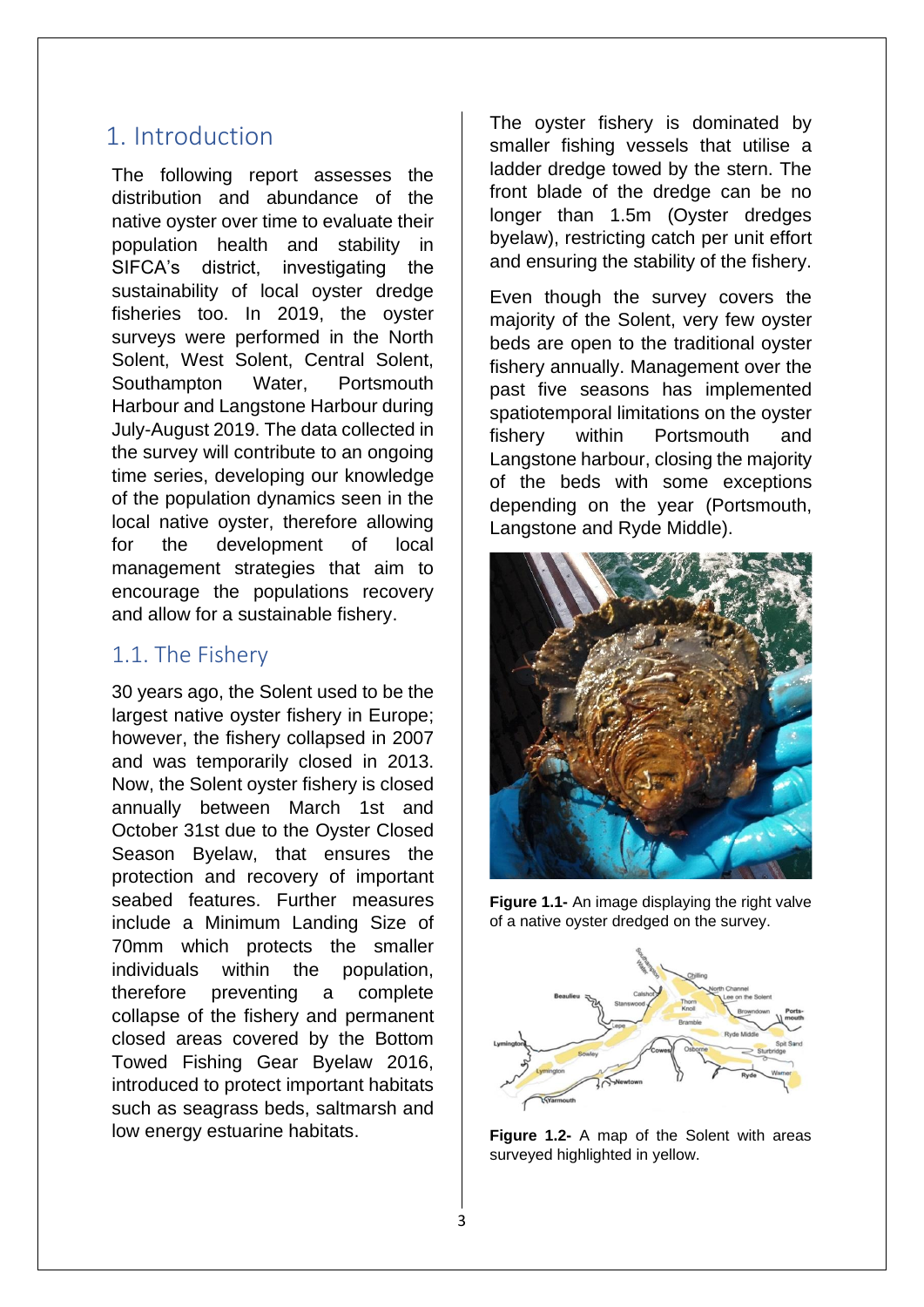

**Figure 1.3-** The surveys ladder dredge about to be emptied on to the sorting table for investigation.

## <span id="page-3-0"></span>1.2. The Solent

The Solent is a strait of water that separates England from the Isle of Wight, connected to the Solent is a number of estuaries including Southampton water (Fig 1.3). The Solent a mixed and diverse fishing industry targeting many species using different methods.

The Solent hosts a number of important habitats such as mudflats and sea grass beds. As a result it is home to a number of Marine Protected Areas (MPAs). These include the Solent European Marine Site (EMS) (Southern IFCA, 2019) made up of Portsmouth Harbour SPA, Solent and Southampton Water SPA, Chichester and Langstone Harbour SPA and Solent Maritime SAC. The Solent also includes nationally designated Marine Conservation Zones (MCZs) including Yarmouth to Cowes MCZ and Bembridge MCZ protecting 16km<sup>2</sup> and 75km<sup>2</sup> respectively. Both of which were protected for various features, but include the native oyster (DEFRA, 2018; DEFRA, 2019).

# <span id="page-3-1"></span>1.3. Current management

Presently, there is a management strategy in place that promotes the sustainable regulation of the native oyster fishery within the Solent. The relevant management measures enforced include:

- **Fishing season-** November 1st to February 28<sup>th</sup> (Oyster Closed Season Byelaw); shellfish beds can also be closed by SIFCA's committee if the population has been determined to be severely depleted so as to ensure recovery (Temporary closure of shellfish beds byelaw)
- **Gear type-** Front blade <1.5m on each dredge (Oyster dredges byelaw)
- **Minimum size-** 70mm (Oyster MLS byelaw)
- **Bottom Towed Fishing Gear Byelaw 2016 –** Various closed areas to Bottom Towed Fishing Gears (including shellfish dredging) throughout the Solent to protect Seagrass Beds, Saltmarsh and Low energy estuarine environments.

Further information on present management measures within the Solent can be found on the Southern IFCA website at [http://www.southern](http://www.southern-ifca.gov.uk/byelaws)[ifca.gov.uk/byelaws.](http://www.southern-ifca.gov.uk/byelaws)

# <span id="page-3-2"></span>2. Methodology

## <span id="page-3-3"></span>2.1. Survey

The survey is undertaken annually on neap tides during Jul or August. The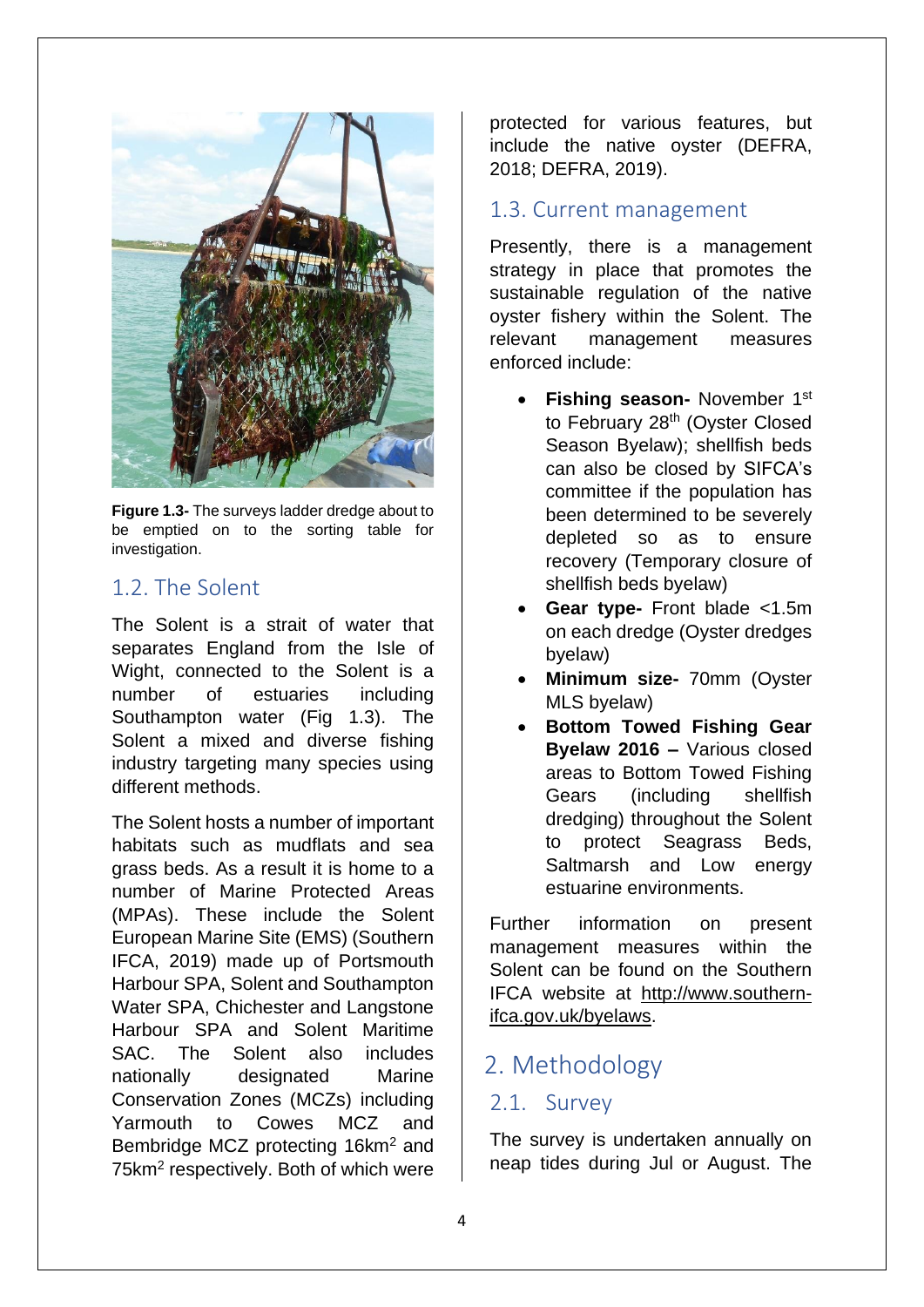2019 survey took place between the 29th July and 5th August. An oyster survey was previously undertaken by CEFAS until 2011, but was discontinued following the decline of the oyster populations and removal of the Solent regulating order for oysters. Southern IFCA took over the survey in in 2014 in order to provide data to inform its management. The present survey is based on the old CEFAS survey, with only a few changes to the methodology and the addition of new sites.

The survey visits a number of historic stations, at each station a dredge tow is completed for approximately 2 minutes. Before each trawl, the station number and site are noted then once the trawl starts, a GPS is used to record the start longitude and latitude as well as time, all of which are logged on the log sheet. The dredge used is a ladder dredge, typically used by oyster fishers in the Solent. At the end of the trawl, the end longitude, latitude and time are noted, meanwhile the dredge is retrieved and emptied onto the sorting table where photographs of the load are taken for future reference. The sediment type is then assessed using a presence/absence quantitative scale, that measures relative abundances of sediment types including mud, sand, rock and shell and other contents such as slipper limpet, starfish and weed on a 0-5 scale. The load is then sorted through and any oysters and other species of commercial interest are then removed. The oysters are measured at their widest point using Vernier callipers to the closest millimetre and separated into tow buckets: above and below 70mm. The two buckets are then separately weighed, and the oysters are safely returned.

# <span id="page-4-0"></span>2.2. Equipment

The surveys ladder dredge caught oysters and other species of interest of all sizes but was more prone to catching bigger individuals, creating some bias. However, the ladder dredge used is representative of the equipment used in the Solent's present oyster fishery, so this bias is negligent and allows a fairer verdict on relevant management decisions.

Dredge efficiency was not accounted for in the stock assessment because dredge efficiency is very variable due to changes in seabed type, tow duration and tow speed. As a result, any predictions of dredge efficiency would most likely be wrong, skewing the results.

# <span id="page-4-1"></span>2.3. Data Analysis

The data was inputted into Microsoft excel, where CPUE (Catch Per Unit Effort) and other important factors were calculated, allowing spatiotemporal analysis between beds and areas.

Most of the factors inputted were already standardised; however, CPUE had to be standardised to allow a fair comparison. The units for CPUE is kg/m/hr, since the dredge was 1.2m in length, the data was standardised down to 1m. In addition, the tow duration varied between 1 to 3 minutes at each station so was standardised to 1 hour. CPUE better represents spatial differences in distribution and abundance of the native oyster, allowing for a better comparison.

# <span id="page-4-2"></span>3. Results

In Summer 2019, 201 sites were surveyed in five days over an eight-day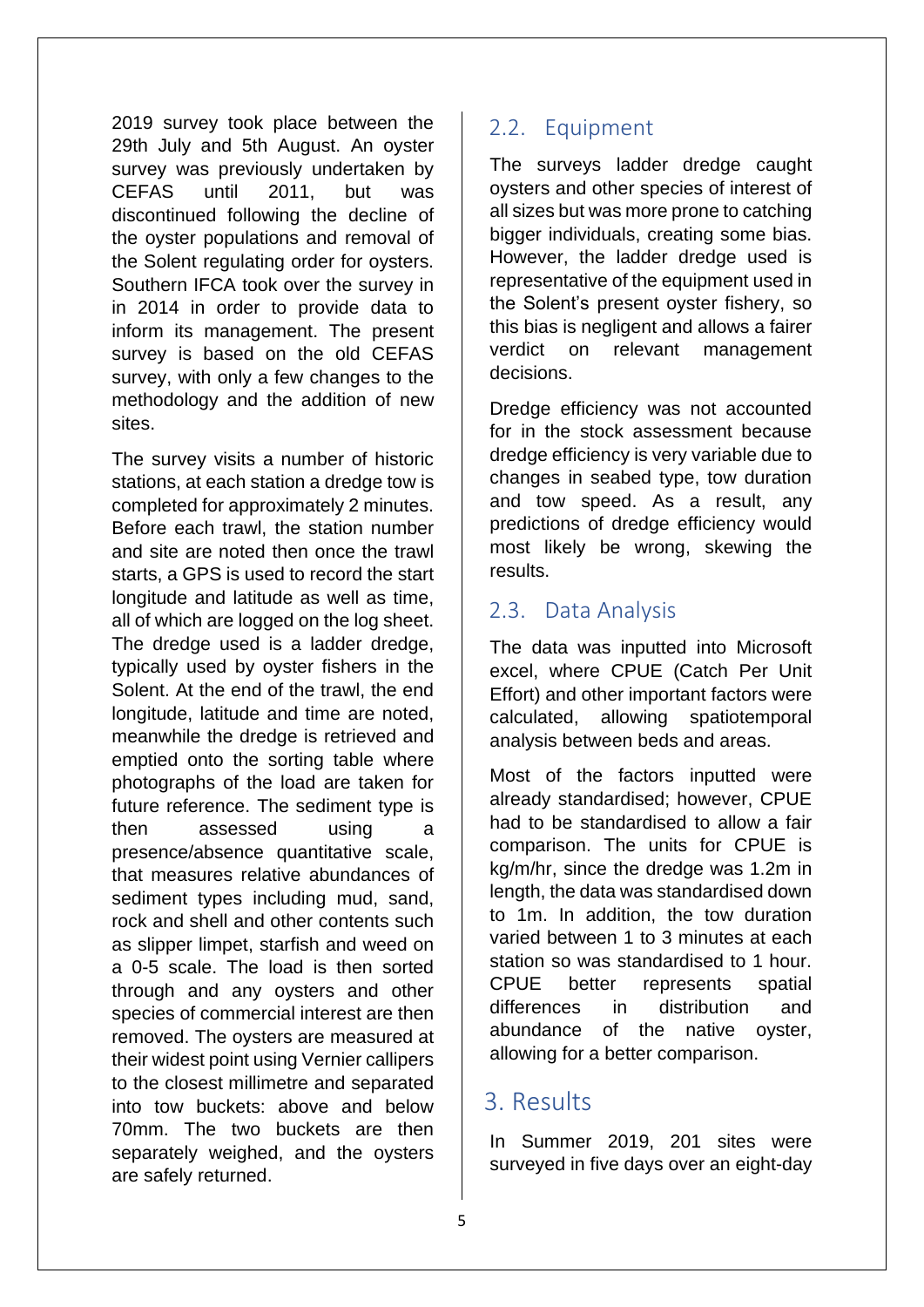period. For purpose of analysis, the sites were divided into the following beds: Portsmouth Harbour, Langstone Harbour, West Solent, East Solent, North Solent and Southampton Water.



**Figure 3.1-** The CPUE of all the bivalve management areas in the Solent from 2017- 2019.

In the past three years, the CPUE has decreased in Portsmouth Harbour, East Solent and North Solent, whilst the CPUE of Southampton Water and the West Solent has fluctuated but decreased overall. Langstone Harbour is the only management area with an increasing CPUE, although the catches compared to some other beds still remains low. Generally, the CPUE has decreased over the last three years, with a 5 kg/m/hr difference between the highest CPUE in 2017 and 2019.

A closer look at the beds within each management area deepens our understanding of these changes.

#### <span id="page-5-0"></span>3.1. Southampton Water

Southampton Water's CPUE has seen an overall decrease; however, the lowest CPUE was in 2018 (1 kg/m/hr) with an increase seen in 2019 (3.5 kg/m/hr) (Figure 3.1).



**Figure 3.1.1-** The CPUE of the beds within Southampton Water between 2017-2019.

Over the three years, no oysters were sampled in the Test, whilst Weston and Ashlett Creek only caught oysters in 2019. Ashlett Creek even achieving the highest CPUE over the three-year period (8.5 kg/m/hr). The Itchen and the Hamble have consistently dredged oysters but with a decreasing CPUE annually, 3.5 to 2 kg/m/hr and 6.5 to 3.5 kg/m/hr respectively over the three years.

#### <span id="page-5-1"></span>3.2. Portsmouth Harbour

Portsmouth Harbour has seen a steady decrease from 8 to 4 kg/m/hr over the last three years (Figure 3.1).



**Figure 3.2.1-** The CPUE of the beds within Portsmouth Harbour between 2017-2019.

Bomb Ketch had the highest CPUE with 13 kg/m/hr in 2017 but has since decreased annually, reaching 4 kg/m/hr in 2019. Overall, the CPUE of Fareham has also decreased from 4 kg/m/hr in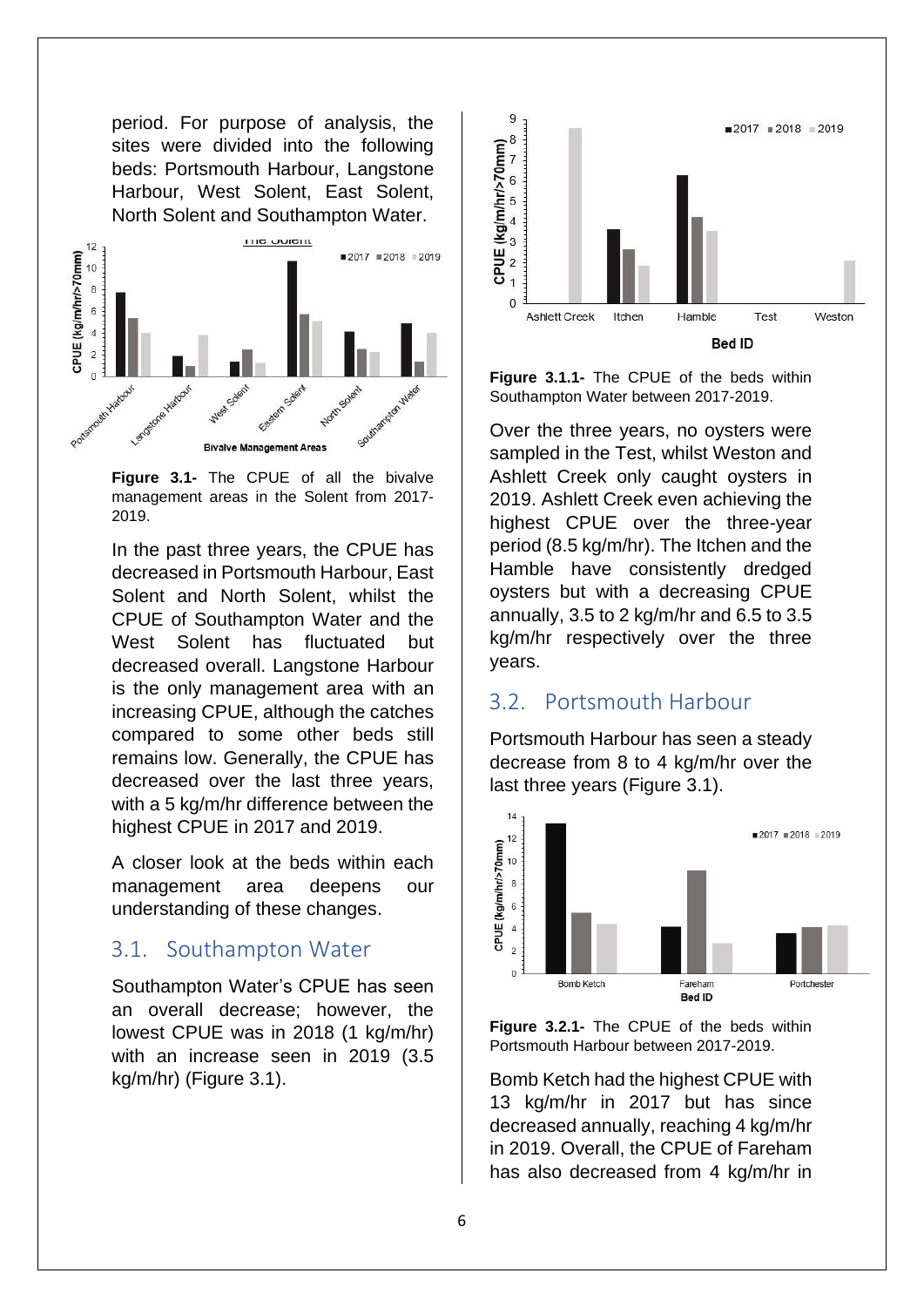2017 to 2 kg/m/hr in 2019; however, a high CPUE of 8.5 kg/m/hr was recorded in 2018. Portchester has displayed a slow increase in CPUE annually of about 0.2 kg/m/hr.

#### <span id="page-6-0"></span>3.3. Langstone Harbour

Langstone Harbour experienced its highest CPUE in 2019 at 3.6 kg/m/hr, despite a reducing CPUE the previous year (Figure 3.1).





Between 2017 and 2018, Langstone Harbour's CPUE decreased from 1.8 kg/m/hr to 1 kg/m/hr; however, increased slightly in 2019 from 1 to 3.6 kg/m/hr.

#### <span id="page-6-1"></span>3.4. West Solent

In 2018, the West Solent achieved its highest annual CPUE of 2 kg/m/hr, double that of 2017 and 2019 (1 kg/m/hr) (Figure 3.1).



**Figure 3.4.1-** The CPUE of the beds within the West Solent between 2017-2019.

Newtown and Sowley illustrate a decreasing CPUE annually, decreasing from 4.3 to 0.8 kg/m/hr and 2.5 to 1.4 kg/m/hr respectively between 2017 and 2019. Every bed with the exception of Newtown had its highest CPUE in 2018, averaging about 2 kg/m/hr. However, every bed yielded a lower CPUE in 2019, especially Pennington which decreased from 2.5 to 0 kg/m/hr between 2018 and 2019.

#### <span id="page-6-2"></span>3.5. East Solent

The East Solent had the highest CPUE in 2017 at 10 kg/m/hr; however, the CPUE decreased in 2018 and 2019, yielding just above half of the 2017 figure (6 kg/m/hr) (Figure 3.1).



**Figure 3.5.1-** The CPUE of the beds within East Solent between 2017-2019.

Annually, Osbourne Bay remains low compared to Ryde and Sturbridge but does show a small increase each year in CPUE (1 kg/m/hr). On the other hand, Spit Sand has remained around 1 kg/m/hr. Ryde Middle has undergone an overall decrease in CPUE over the three years, from 15 to 5 kg/m/hr; however, in 2018 experienced a high of 18 kg/m/hr. Sturbridge had the highest CPUE in 2017 at 26 kg/m/hr; however, this decreased to 4 kg/m/hr by 2018. In 2019 Sturbridge's CPUE was close to 10 kg/m/hr but still not near 2017 levels.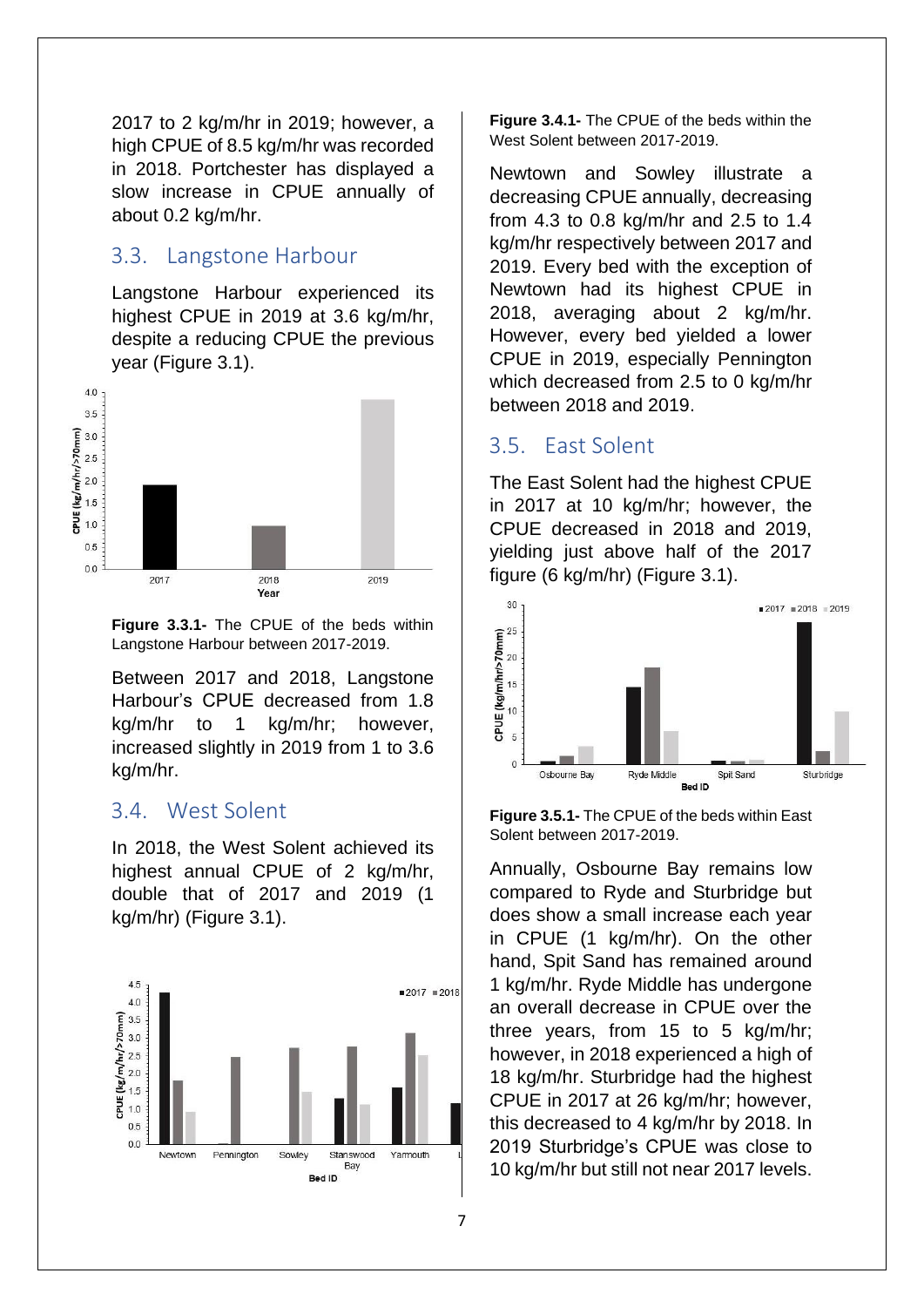#### <span id="page-7-0"></span>3.6. North Solent

The North Solent's CPUE has slowly decreased over the three years from 4 kg/m/hr in 2017 to 2 kg/m/hr in 2019 (Figure 3.1).



**Figure 3.6.1-** The CPUE of the beds within North Solent between 2017-2019.

Over the three years, no oysters were dredged at Stokes Bay and very few at Thorn Knoll (<1 kg/m/hr). Bramble consistently returned oysters, always exceeding 4 kg/m/hr, whilst Calshot sampled some oysters in 2017-2018 but failed to return any oysters in 2019. Browndown is the only bed with an increasing CPUE, increasing from 0.5 kg/m/hr in 2018 to 5.5 kg/m/hr in 2019. In 2019, Chilling, Lee-On-Solent and North Channel were not surveyed due to cable works associated with the IFA2 cable works (ABP Southampton,2019).

### <span id="page-7-1"></span>3.7. Average lengths

The average lengths of native oysters within the bivalve management areas varies considerably. The West Solent had the largest oysters on average (110mm), closely followed by the North Solent and East Solent (~100mm). On the other hand, Portsmouth Harbour and Langstone Harbour had the smaller oysters, on average below 80mm,

indicating small scale recruitment in these areas.





## <span id="page-7-2"></span>4. Discussion

In comparison to the CPUE levels of 2017 and 2018, it is safe to assume that in 2019 all except Langstone Harbour have experienced a decrease in CPUE. In addition, the CPUE never exceeded 15 kg/m/hr, a figure used by Southern IFCA to indicate some level of commercial fishing may be possible. In fact, the average CPUE of the whole district is 3.4 kg/m/hr, therefore the fishery has shown none or little signs of recovery over the past three years. Ryde Middle which has been a historic bed that consistently hosts a large native oyster population has even decreased to 5 kg/m/hr in 2019. In addition, only 33% of tows successfully dredged oysters (annex 1), a very low statistic for a fishery that was once the largest in Europe.

The high weight yet low frequency of the oysters captured suggest most of the oysters were of an older generation and little recruitment was shown. Except in Langstone Harbour and Portsmouth Harbour where several juvenile oysters were dredged showing promising signs for a future recovery of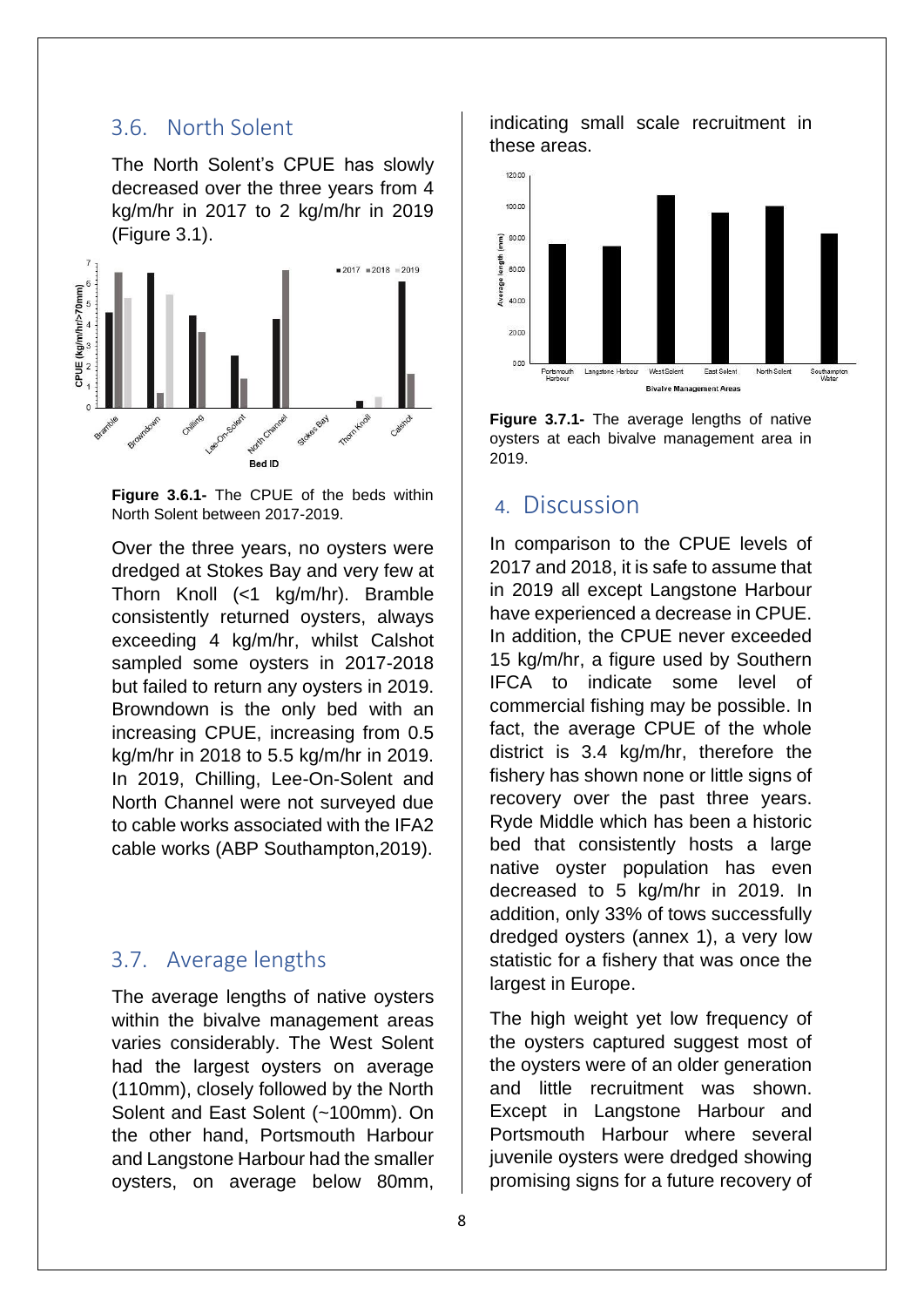the oyster populations in these areas. The juvenile oysters dredged at Portsmouth and Langstone Harbours are responsible for the reduced average lengths in these management areas (Figure 3.7.1).

Ryde Middle has historically always had the most abundant and large oysters; however, in 2018 Ryde Middle and Portsmouth Harbour were the only beds opened for oyster fishing. This may explain why the larger individuals in the population were removed, therefore reducing the average length of these management areas, East Solent and Portsmouth Harbour (Figure 3.7.1).

Overall, the survey was accurate and allows a fair comparison between beds and management areas in most situations; however, not in all instances. Three beds in the North Solent management area previously surveyed in past years, could not be surveyed due to the IFA 2 cable works exclusion zone (ABP Southampton, 2019), therefore, skewing the average lengths and CPUE of the North Solent management area and preventing a fair comparison interannually. Furthermore, Southampton Water in general is not too accurate due to the smaller sample sizes at each bed within the management area. The sample sizes are smaller due to restricted space within Southampton Water, therefore increasing variability and decreasing accuracy.

Other species of interest that were dredged included the pacific oyster and king scallop. The pacific oysters, an invasive species, were mostly found in Portsmouth and Langstone harbours, whilst the king scallops were located mostly at Osbourne Bay. Further information about the king scallop and pacific oyster data collected has been retained and will not be featured in this report.

In the future, the stock assessment will hopefully move from using CPUE to a biological assessment that measures density. However, presently dredge efficiency is so inaccurate with predictions ranging from 2 to 35%, such an assessment cannot be utilised without serious risk of skewing the data.

# <span id="page-8-0"></span>References

Bembridge Marine Conservation Zone. (2019). [PDF] DEFRA. Available at: https://assets.publishing.service.gov.u k/government/uploads/system/uploads /attachment\_data/file/805397/mczbembridge-2019.pdf [Accessed 18 Sep. 2019].

Gravestock, V., James, F. and Goulden, M., 2014. Solent Native Oyster (Ostrea edulis) restorationliterature review & feasibility study. *Conducted on behalf of the Blue Marine Foundation*.

Notice to Mariners no. 23 of 2019. (2019). [PDF] ABP Southampton. Available at:

http://www.southamptonvts.co.uk/admi n/content/files/NTMs/2019%20No%20 23%20(T)%20Port%20of%20Southam pton%20-%20IFA2%20Project%20- %20Temporary%20Mooring%20of%20 Ducts%20-%20Chilling.pdf [Accessed 18 Sep. 2019].

Southern IFCA. (2019). *European Marine Sites : Southern IFCA*. [online] Available at: http://www.southernifca.gov.uk/european-marine-sites [Accessed 18 Sep. 2019].

Yarmouth to Cowes Recommended Marine Conservation Zone. (2018).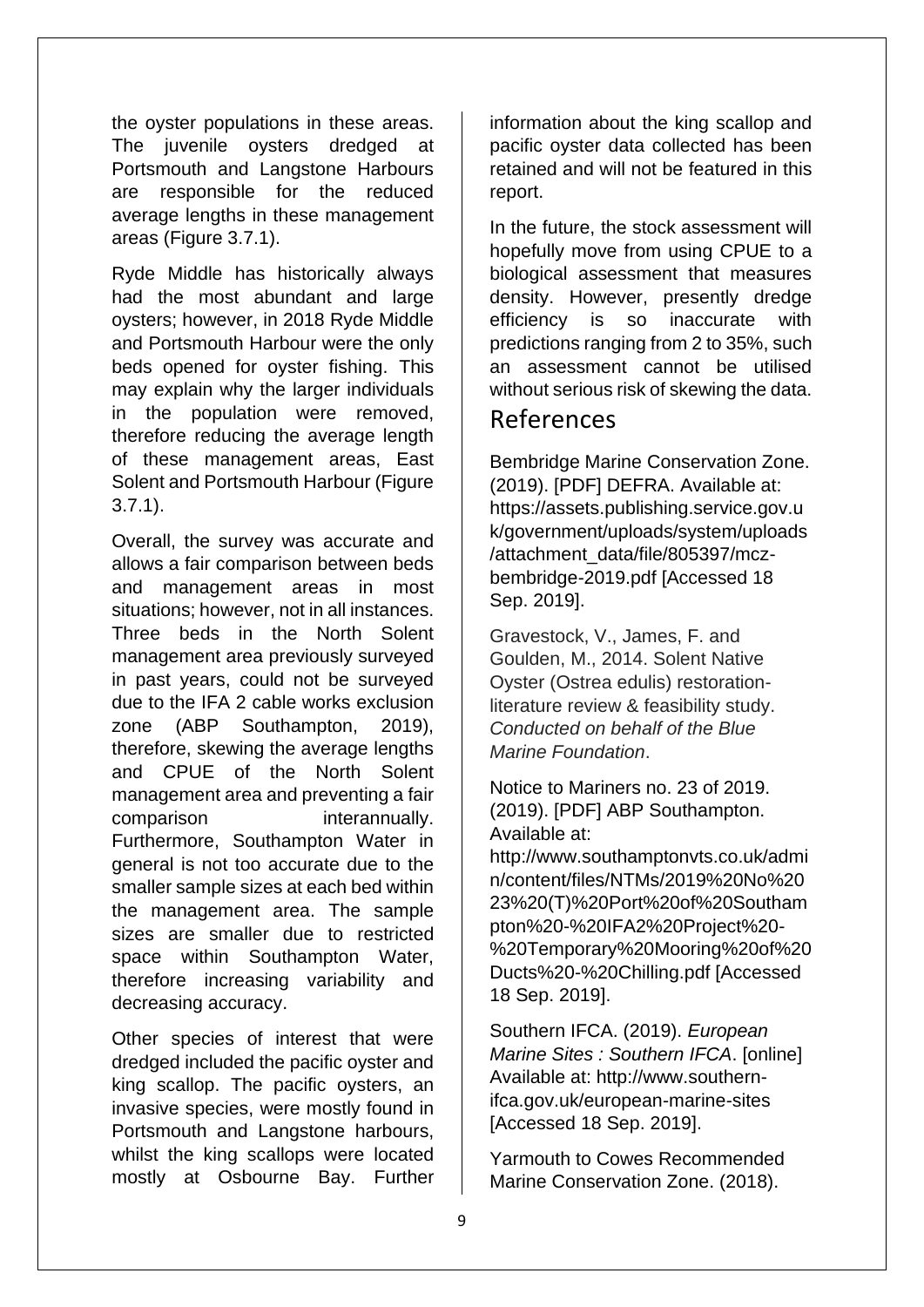[PDF] DEFRA. Available at: https://consult.defra.gov.uk/marine/con sultation-on-the-third-tranche-ofmarine-

conser/supporting\_documents/Yarmou th%20to%20Cowes%20Factsheet.pdf [Accessed 18 Sep. 2019].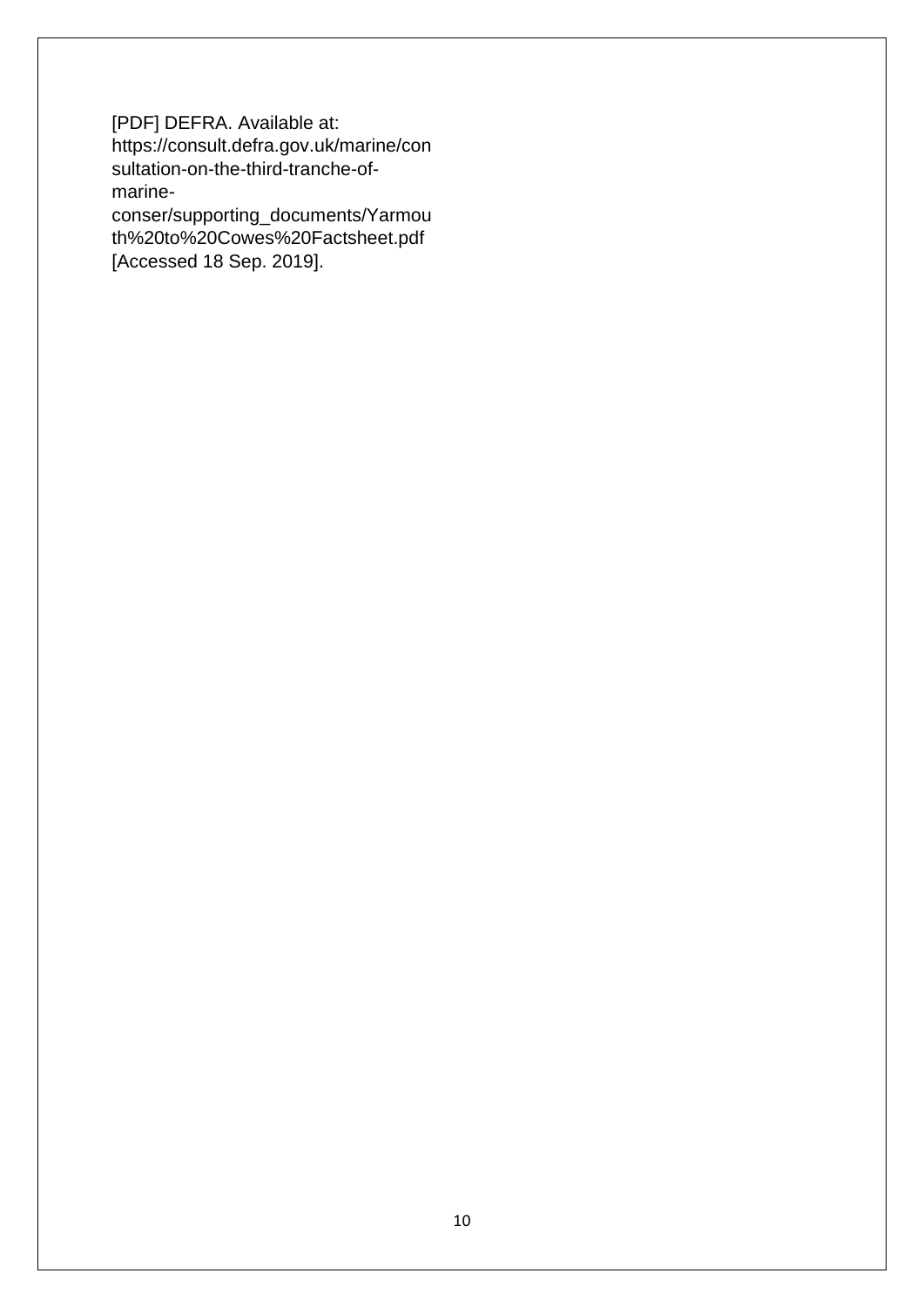# 5. Annex

<span id="page-10-0"></span>

|                           |                    | <b>Native Oyster</b>    |                  |                  |                |                 |                               |
|---------------------------|--------------------|-------------------------|------------------|------------------|----------------|-----------------|-------------------------------|
| <b>Bivalve Management</b> |                    | <b>Total</b>            | <b>Smallest</b>  | Largest          | <b>Average</b> | <b>CPUE</b>     | <b>Percentage of positive</b> |
| <b>Area</b>               | <b>Bed ID</b>      | <b>Number</b>           | (mm)             | (mm)             | (mm)           | (kg/m/hr/>70mm) | tows $(\% )$                  |
|                           | <b>Bomb Ketch</b>  | 8                       | 30               | 74               | 60.14          | 3.63            | 66.67                         |
| <b>Portsmouth Harbour</b> | Fareham            | 24                      | 51               | 87               | 68.14          | 4.18            | 62.50                         |
|                           | Portchester        | $\overline{\mathbf{4}}$ | 91               | 107              | 100.75         | 4.32            | 16.67                         |
|                           | <b>Total</b>       | 36                      | 30               | 107              | 76.34          | 4.04            | 47.06                         |
| Langstone Harbour         | Langstone          | 29                      | 29               | 116              | 74.70          | 3.84            | 33.33                         |
|                           | <b>Total</b>       | 29                      | 29               | 116              | 74.70          | 3.84            | 33.33                         |
|                           | <b>Newtown</b>     | $\overline{3}$          | $\overline{70}$  | 109              | 86.75          | 0.94            | 16.67                         |
|                           | Pennington         | $\overline{0}$          | N/A              | N/A              | N/A            | 0.00            | 0.00                          |
|                           | Sowley             | 1                       | 124              | 124              | 124.00         | 1.50            | 11.11                         |
| <b>West Solent</b>        | Stanswood          |                         |                  |                  |                |                 |                               |
|                           | Bay                | 1                       | 141              | 141              | 141.00         | 1.15            | 12.50                         |
|                           | Yarmouth           | $\overline{3}$          | $\overline{86}$  | $\overline{110}$ | 101.67         | 2.54            | 50.00                         |
|                           | Lepe               | $\overline{4}$          | 76               | 89               | 82.50          | 1.47            | 28.57                         |
|                           | <b>Total</b>       | 12                      | 70               | 141              | 107.18         | 1.27            | 21.43                         |
|                           | Osbourne           |                         |                  |                  |                |                 |                               |
|                           | Bay                | 12                      | 89               | 140              | 116.42         | 3.46            | 27.27                         |
| <b>East Solent</b>        | <b>Ryde Middle</b> | 40                      | 19               | 122              | 82.74          | 6.38            | 66.67                         |
|                           | <b>Spit Sand</b>   | $\overline{3}$          | 79               | 108              | 97.00          | 0.89            | 20.00                         |
|                           | Sturbridge         | $\overline{8}$          | $\overline{72}$  | 106              | 89.08          | 9.98            | 66.67                         |
|                           | <b>Total</b>       | 63                      | 19               | 140              | 96.31          | 5.18            | 41.51                         |
|                           | <b>Bramble</b>     | $\overline{13}$         | 86               | 110              | 96.38          | 4.92            | 61.54                         |
|                           | <b>Browndown</b>   | $\overline{7}$          | $\overline{77}$  | 114              | 89.07          | 5.50            | 42.86                         |
|                           | Chilling           | N/A                     | N/A              | N/A              | N/A            | N/A             | N/A                           |
|                           | Lee-On-            |                         |                  |                  |                |                 |                               |
| <b>North Solent</b>       | <b>Solent</b>      | N/A                     | N/A              | N/A              | N/A            | N/A             | N/A                           |
|                           | <b>North</b>       |                         |                  |                  |                |                 |                               |
|                           | Channel            | N/A                     | N/A              | N/A              | N/A            | N/A             | N/A                           |
|                           | <b>Stokes Bay</b>  | $\overline{0}$          | N/A              | N/A              | N/A            | 0.00            | 0.00 <sub>1</sub>             |
|                           | <b>Thorn Knoll</b> |                         | $\overline{115}$ | 115              | 115.00         | 0.53            | 11.11                         |
|                           | Calshot            | $\Omega$                | N/A              | N/A              | N/A            | 0.00            | 0.00                          |
|                           | <b>Total</b>       | $\overline{21}$         | 77               | 115              | 100.15         | 2.19            | 41.38                         |